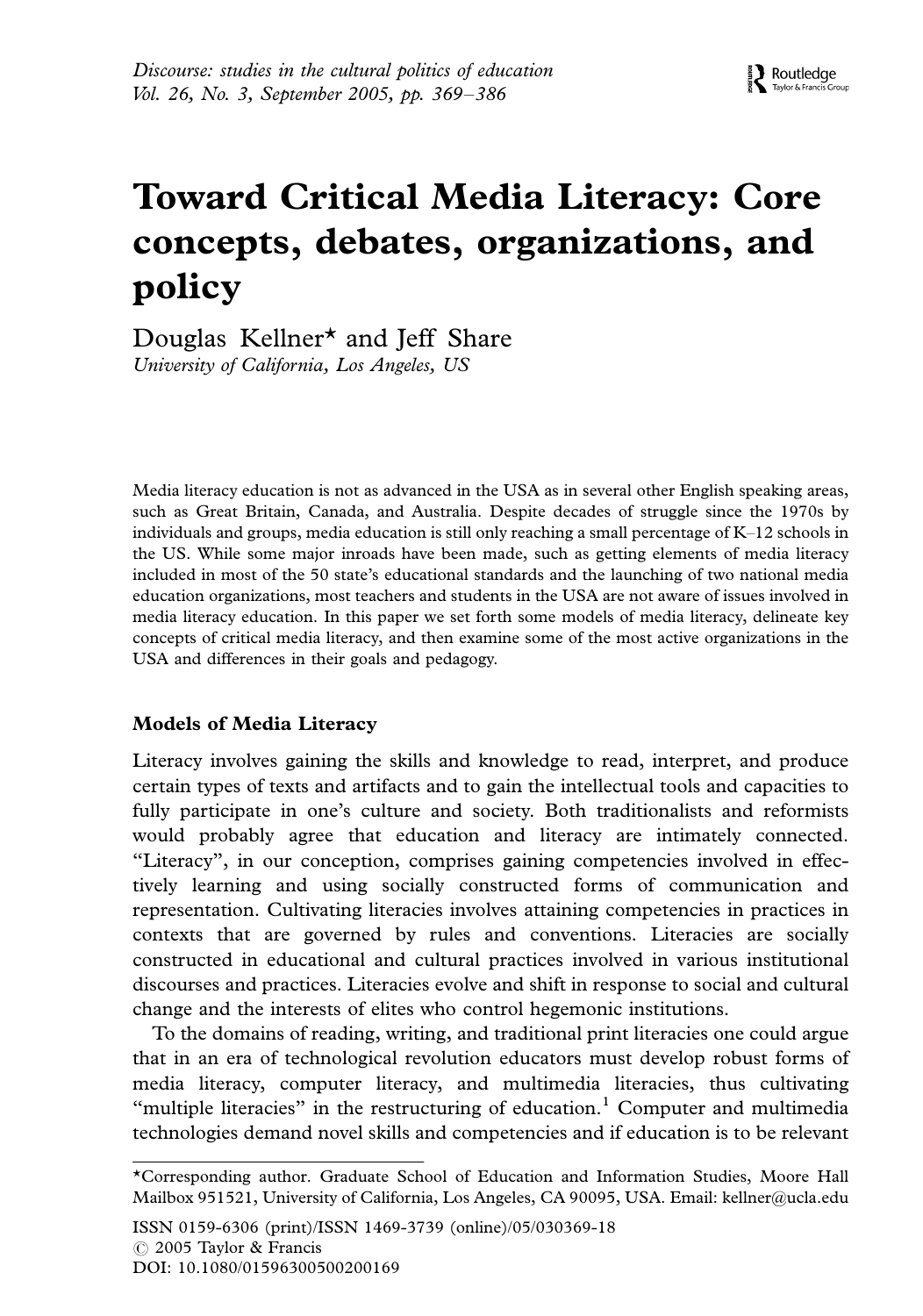to the problems and challenges of contemporary life, engaged teachers must expand the concept of literacy and develop new curricula and pedagogies.

We would resist, however, extreme claims that the era of the book and print literacy are over. Although there are new media and literacies in the current constellation, books, reading, and print literacy continue to be of utmost significance. Indeed, in the current information/communication technology environment traditional print literacy takes on increasing importance in the computer-mediated cyberworld as people need to critically scrutinize and scroll tremendous amounts of information, putting new emphasis on developing reading and writing abilities. For instance, Internet discussion groups, chat rooms, e-mail, blogs, wikis, and various Internet forums require writing skills in which a new emphasis on the importance of clarity and precision is emerging.<sup>2</sup> In this context of information saturation it becomes an ethical imperative not to contribute to cultural and information overload and to concisely communicate thoughts and feelings.

In the evolving multimedia environment media literacy is arguably more important than ever. Cultural studies and critical pedagogy have begun to teach us to recognize the ubiquity of media culture in contemporary society, the growing trends toward multicultural education, and the need for media literacy that addresses the issue of multicultural and social difference.<sup>3</sup> There is expanding recognition that media representations help construct our images and understanding of the world and that education must meet the dual challenges of teaching media literacy in a multicultural society and sensitising students and the public to the inequities and injustices of a society based on gender, race, and class inequalities and discrimination. Recent critical studies see the role of mainstream media in exacerbating or diminishing these inequalities and the ways that media education and the production of alternative media can help create a healthy multiculturalism of diversity and more robust democracy. They confront some of the most serious difficulties and problems that currently face us as educators and citizens.

Feminist theory and standpoint epistemologies provide major contributions to the field of critical media literacy. For example, Carmen Luke (1994) combined cultural and feminist studies which allow for an ''epistemological standpoint which acknowledges difference(s) of identity, the cultural constructedness of 'Theory', 'History', and 'Truth', and the cultural dynamics of our own labor as academic researchers and teachers'' (p. 33). She linked a feminist political commitment to transformation with recognition of media misrepresentation and stereotyping. This required unveiling the political and social construction of knowledge, as well as addressing principles of equity and social justice related to representation. Through the inclusion of some groups and exclusion of others, representations benefit dominant and positively represented groups and disadvantage marginalized and subordinate ones.

These biases become especially pernicious when two factors exist: (1) limited and dominant groups do the majority of the representing, as in the case of the multinational corporate mass media; (2) messages are naturalized, such that people seldom question the transparent social construction of the representations. Luke argued that it is the teacher's responsibility within the classroom to make visible the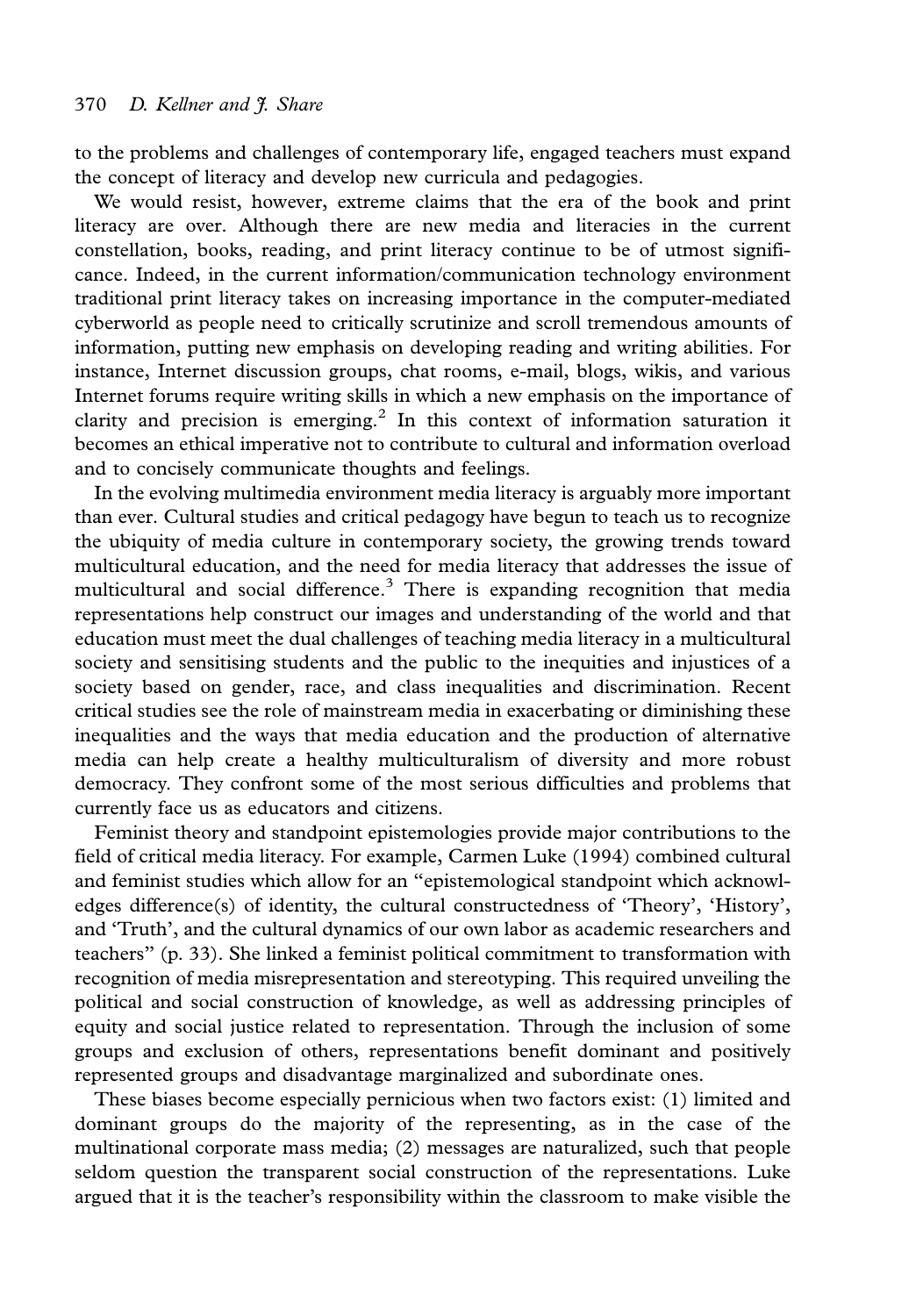power structure of knowledge and how it benefits some more than others. She insisted ''that a commitment to social justice and equity principles should guide the media educator's work in enabling students to come to their own realizations that, say, homophobic, racist or sexist texts or readings, quite simply, oppress and subordinate others" (p. 44).

Further, a student-centred, bottom-up approach is necessary for a standpoint analysis to come from the student's own culture, knowledge, and experiences. Luke suggested that collaborative inquiry and video production can be ways for students to voice their discoveries. While these practical suggestions are congruent with much current advice on media literacy education, Luke asserted the need to take media education beyond just analysing the production of meaning. She wrote that critical media studies must ''extend to explorations of how individual and corporate sensemaking tie in with larger socio-political issues of culture, gender, class, political economy, nation, and power'' (Luke, 1994, p. 31).

Standpoint theories thus offer important concepts for seeing through the naturalization of the dominant perspective. Sandra Harding (2004) suggested we begin our attempt to perceive and understand phenomena from the standpoint of marginalized groups in order to gain multiple perspectives on issues and phenomena that appear as common sense. Poststructuralist, feminist, and critical pedagogies both stress the importance of valuing students' voices for deconstructing media as well as creating their own.

Coming to voice is important for people who have seldom been allowed to speak for themselves, but without critical analysis it is not enough. Critical analysis that explores and exposes the structures of oppression is essential because merely coming to voice is something any marginalized racist or sexist group of people can also claim. Spaces must be opened up and opportunities created so that people in subordinate positions have the opportunity to collectively struggle against oppression to voice their concerns and create their own representations. The process of empowerment is a major aspect of transformative education and it can take many forms, from building self-esteem to creating alternative media that voice opposition to social problems.

Yet, despite the ubiquity of media culture in contemporary society and everyday life and the recognition that the media themselves are a form of pedagogy and despite criticisms of the distorted values, ideals, and representations of the world in popular culture, media education in kindergarten to Year  $12$  (K-12) schooling in the USA has never really been established and developed. The current technological revolution, however, brings to the fore, more than ever, the role of media like television, popular music, film, and advertising, as the Internet rapidly absorbs these cultural forms and creates ever-evolving cyberspaces and forms of culture and pedagogy.

It is highly irresponsible in the face of saturation by the Internet and media culture to ignore these forms of socialization and education; consequently, a critical reconstruction of education should produce pedagogies that provide media literacy and enable students, teachers, and citizens to discern the nature and effects of media culture. From this perspective media culture is a form of pedagogy that teaches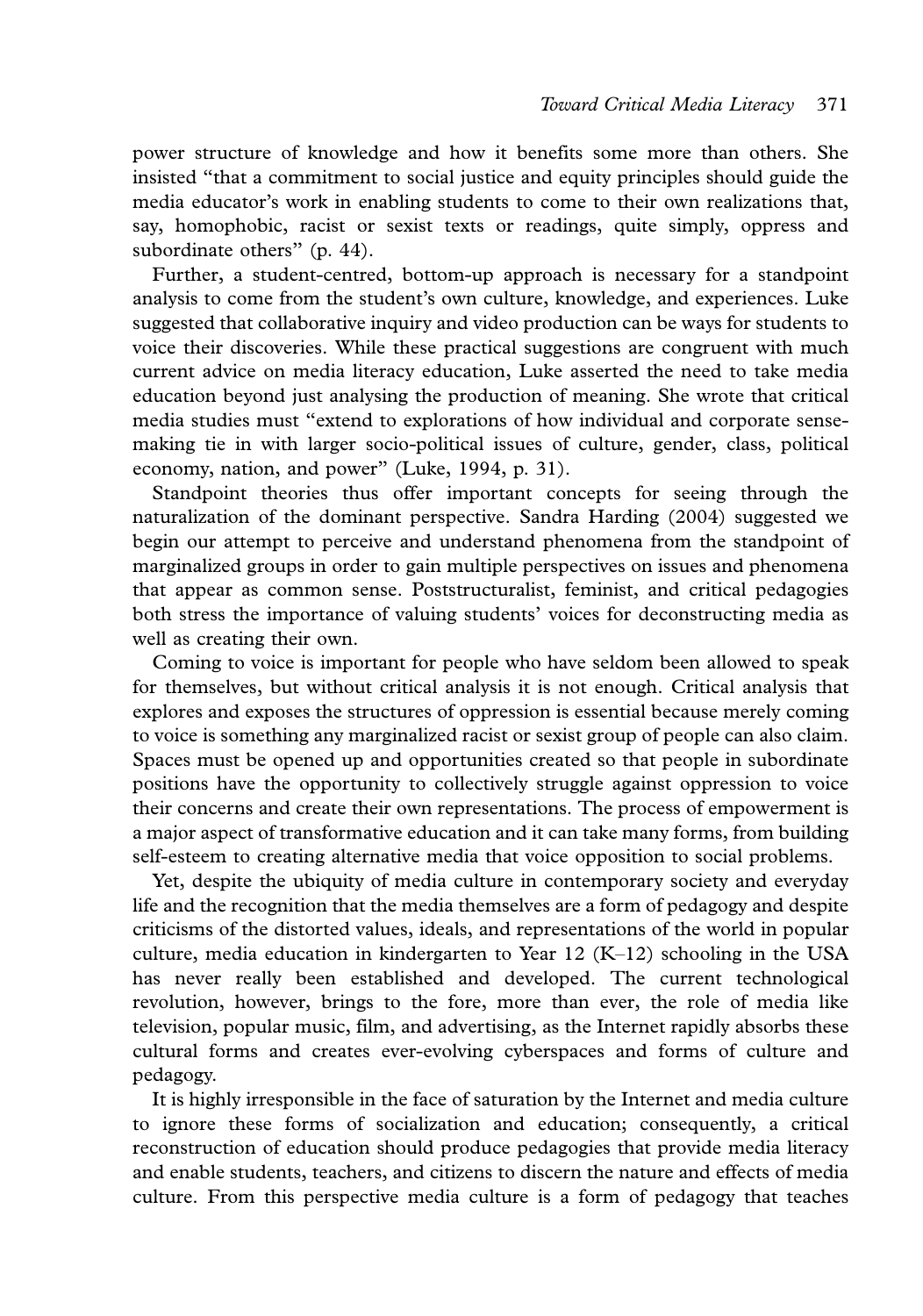proper and improper behaviour, gender roles, values, and knowledge of the world (Kellner, 1995a, 2003). Individuals are often not aware that they are being educated and constructed by media culture, as its pedagogy is frequently invisible and unconscious. This situation calls for critical approaches that make us aware of how media construct meanings, influence and educate audiences, and impose their messages and values. Critical media literacy involves cultivating skills in analysing media codes and conventions, abilities to criticize stereotypes, dominant values, and ideologies, and competencies to interpret the multiple meanings and messages generated by media texts. Media literacy helps people to use media intelligently, to discriminate and evaluate media content, to critically dissect media forms, to investigate media effects and uses, and to construct alternative media.

Within educational circles, however, a debate persists over what constitutes the field of media pedagogy, with different agendas and programmes. A traditionalist ''protectionist'' approach would attempt to ''inoculate'' young people against the effects of media addiction and manipulation by cultivating a taste for book literacy, high culture, and the values of truth and beauty, and by denigrating all forms of media and computer culture (see Postman, 1985, 1992). A ''media literacy'' movement, in contrast, attempts to teach students to read, analyse, and decode media texts in a fashion parallel to the advancement of print literacy. Media arts education, in turn, teaches students to appreciate the aesthetic qualities of media and to use various media technologies as instruments of self-expression and creation. Critical media literacy builds on these approaches, analysing media culture as products of social production and struggle and teaching students to be critical of media representations and discourses, but also stressing the importance of learning to use the media as modes of self-expression and social activism.<sup>4</sup>

Developing critical media literacy involves perceiving how media like film or video can be used positively to teach a wide range of topics, like multicultural understanding and education. If, for example, multicultural education is to champion genuine diversity and expand the curriculum it is important both for groups marginalized from mainstream education to learn about their own heritage and for dominant groups to explore the experiences and voices of minority and oppressed groups. When groups often under-represented or misrepresented in the media become investigators of their representations and creators of their own meanings the learning process becomes an empowering expression of voice and democratic transformation.

Thus, critical media literacy can promote multicultural literacy, conceived as understanding and engaging the heterogeneity of cultures and subcultures that constitute an increasingly global and multicultural world (Courts, 1998; Weil, 1998). Critical media literacy not only teaches students to learn from media, to resist media manipulation, and to use media materials in constructive ways, but is also concerned with developing skills that will help create good citizens and that will make individuals more motivated and competent participants in social life.

Critical media literacy in our conception is tied to the project of radical democracy and concerned with developing skills that will enhance democratization and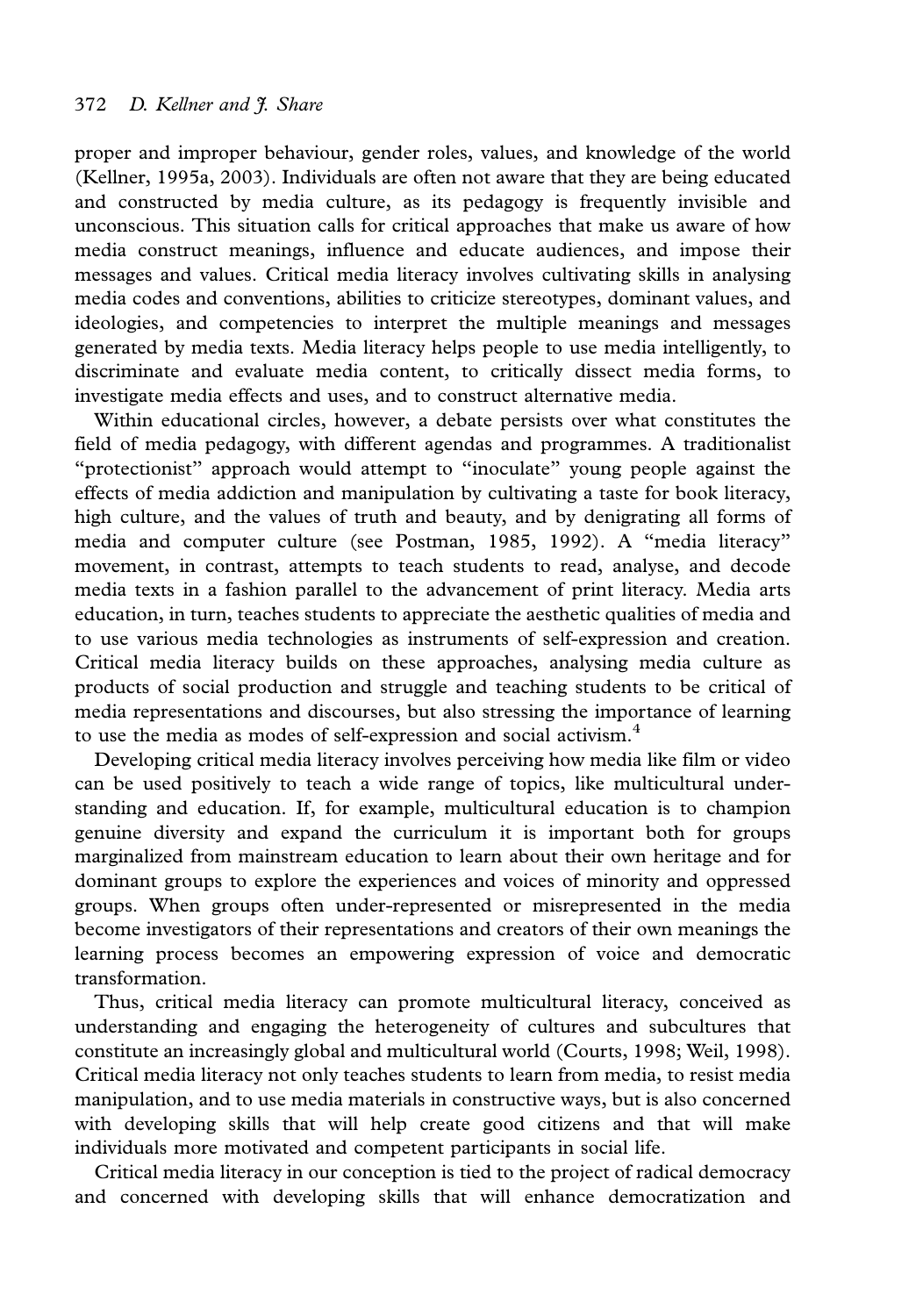participation. It takes a comprehensive approach that would teach critical skills and how to use media as instruments of social communication and change. The technologies of communication are becoming more and more accessible to young people and ordinary citizens, and can be used to promote education, democratic selfexpression, and social progress. Technologies that could help produce the end of participatory democracy, by transforming politics into media spectacles and the battle of images and by turning spectators into passive consumers, could also be used to help invigorate democratic debate and participation.

Indeed, teaching critical media literacy should be a participatory, collaborative project. Watching television shows or films together could promote productive discussions between teachers and students (or parents and children), with an emphasis on eliciting student views, producing a variety of interpretations of media texts, and teaching basic principles of hermeneutics and criticism. Students and youth are often more media savvy, knowledgeable, and immersed in media culture than their teachers and can contribute to the educational process through sharing their ideas, perceptions, and insights. Along with critical discussion, debate, and analysis, teachers ought to be guiding students in an inquiry process that deepens their critical exploration of issues that affect them and society. Since media culture is often part and parcel of students' identities and a most powerful cultural experience, teachers must be sensitive in criticizing artifacts and perceptions that students hold dear, yet an atmosphere of critical respect for difference and inquiry into the nature and effects of media culture should be promoted.

A major challenge in developing critical media literacy, however, results from the fact that it is not a pedagogy in the traditional sense, with firmly established principles, a canon of texts, and tried-and-true teaching procedures. It requires a democratic pedagogy which involves teachers sharing power with students as they join together in the process of unveiling myths and challenging hegemony. Critical media pedagogy in the USA is in its infancy; it is just beginning to produce results and is more open and experimental than established print-oriented pedagogy. Moreover, the material of media culture is so polymorphous, multivalent, and polysemic that it necessitates sensitivity to different readings, interpretations, and perceptions of the complex images, scenes, narratives, meanings, and messages of media culture which in its own ways is as complex and challenging to critically decipher as book culture.

Teaching critical media literacy involves occupation of a site above the dichotomy of fandom and censor. One can teach how media culture provides significant statements or insights about the social world, empowering visions of gender, race, and class or complex aesthetic structures and practices, thereby putting a positive spin on how it can provide significant contributions to education. Yet we ought to also indicate how media culture can advance sexism, racism, ethnocentrism, homophobia, and other forms of prejudice, as well as misinformation, problematic ideologies, and questionable values, accordingly promoting a dialectical approach to the media.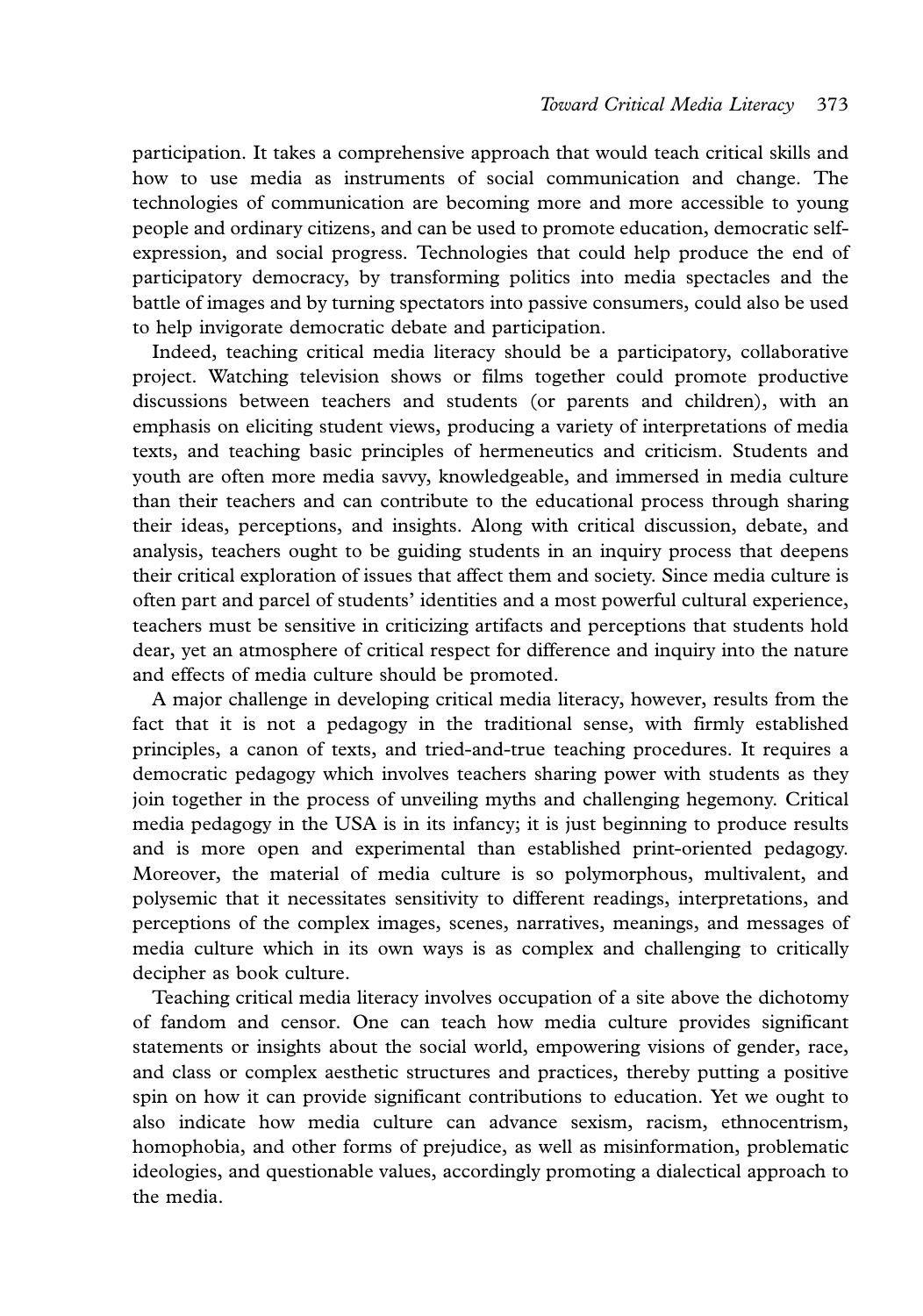## Critical Media Literacy: Some conceptual definitions

Since the 1980s, when Len Masterman first wrote Teaching the Media (Masterman, 2001), many media educators around the world have embraced a set of key concepts. The Center for Media Literacy (CML) has taken many of these foundational ideas of media literacy and simplified them into a framework that is more accessible to teachers and applicable for students. The CML (http://www.medialit.org/ bp\_mlk.html) identifies five core concepts that lie at the heart of media literacy and can be understood as follows.

# Core Concept 1. Principle of Non-Transparency: All media messages are ''constructed''

The first core concept is the foundation of media literacy, which challenges the power of the media to present messages as non-problematic and transparent. Semiotics, the science of signs and how meanings are socially produced from the structural relations in sign systems, has contributed greatly to media literacy. Roland Barthes (1998) explained that semiotics aims to challenge the naturalness of a message, the ''whatgoes-with-out-saying'' (p. 11). Masterman asserted that the foundation of media education is the principle of non-transparency. Media do not present reality like transparent windows or simple reflections of the world because media messages are created, shaped, and positioned through a construction process. This construction involves many decisions about what to include or exclude and how to represent reality. Masterman (1994) explained non-transparency with a pun: ''the media do not present reality, they represent it'' (p. 33). Henry Giroux (1997) wrote ''What appears as 'natural' must be demystified and revealed as a historical production both in its content, with its unrealized claims or distorting messages, and in the elements that structure its form" (pp. 79–80). Demystifying media messages through critical inquiry is an important starting point for media literacy.

# Core Concept 2. Codes and Conventions: Media messages are constructed using a creative language with its own rules

The second core concept also relies heavily on semiotics to illustrate how signs and symbols function. From the study of semiotics, media literacy practitioners analyse the existence of dual meanings of signs: denotation and signifier (the more literal reference to content) and connotation and signified (the more associative, subjective significations of a message based on ideological and cultural codes) (Hall, 1980). When connotation and denotation become one and the same, representation appears natural, making the historical and social construction invisible. Therefore, a goal of cultivating media literacy is to help students distinguish between connotation and denotation and signifier and signified (Fiske, 1990). With younger students the terms are simplified into separating what they see or hear from what they think or feel. Here again, creating media proves to be a powerful vehicle for guiding students to explore these ideas.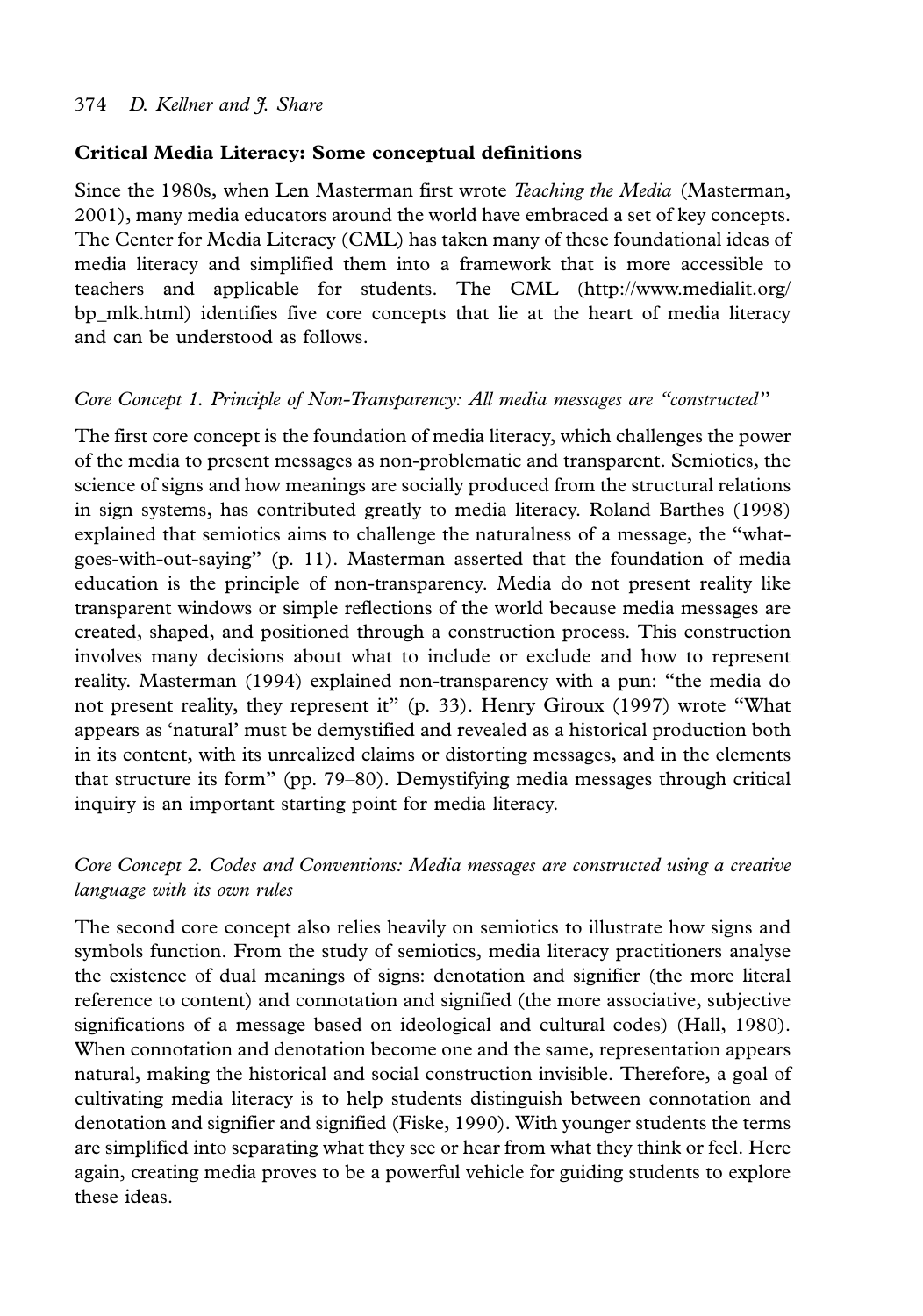For example, discussion of the representation of class, gender, and race in media such as television or film requires analysis of the codes and stereotypes through which subordinate groups like workers, women, and people of colour are represented, in contrast to representations of bosses and the rich, men, and white people. Analysis of different models of representation of women or people of colour makes clear the constructedness of gender and race representations and that dominant negative representations further subordination and make it look natural. Thus, while signifiers that represent male characters like Arnold Schwarzenegger seem to just present a male actor, they construct connotative meanings and signify certain traits such as patriarchal power, violent masculinity, and dominance. Media are thus highly coded constructions that are not windows on the world.

# Core Concept 3. Audience Decoding: Different people experience the same media message differently

The third core concept evolves from work at the Birmingham Centre for Contemporary Cultural Studies in the UK, where the notion of an active audience challenged previous theories that viewed receivers of media as passive recipients and often victims. Building on semiotic conceptions developed by Roland Barthes and Umberto Eco, Stuart Hall (1980) argued that a distinction must be made between the encoding of media texts by producers and the decoding by consumers in a study of ''Encoding/decoding''. This distinction highlighted the ability of audiences to produce their own readings and meanings and to decode texts in aberrant or oppositional ways, as well as the ''preferred'' ways in tune with the dominant ideology.

The cultural studies approach provides a major advance for understanding literacy, as Ien Ang (2002, p. 180) explained: ''Textual meanings do not reside in the texts themselves: a certain text can come to mean different things depending on the interdiscursive context in which viewers interpret it''. The notion that audiences are neither powerless nor omnipotent when it comes to reading media contributes greatly to the potential for media literacy to empower audiences in the process of negotiating meanings. As bell hooks (1996, p. 3) put it: ''While audiences are clearly not passive and are able to pick and choose, it is simultaneously true that there are certain 'received' messages that are rarely mediated by the will of the audience''. Empowering the audience through critical thinking inquiry is essential for students to challenge the power of media to create preferred readings. Audience theory views the moment of reception as a contested terrain of cultural struggle where critical thinking skills offer potential for the audience to negotiate different readings and openly struggle with dominant discourses.

The ability for students to see how diverse people can interpret the same message differently is important for multicultural education, since understanding differences means more than merely tolerating one and other. Research, for example, has shown that the US television series Dallas has very different cultural meanings for people in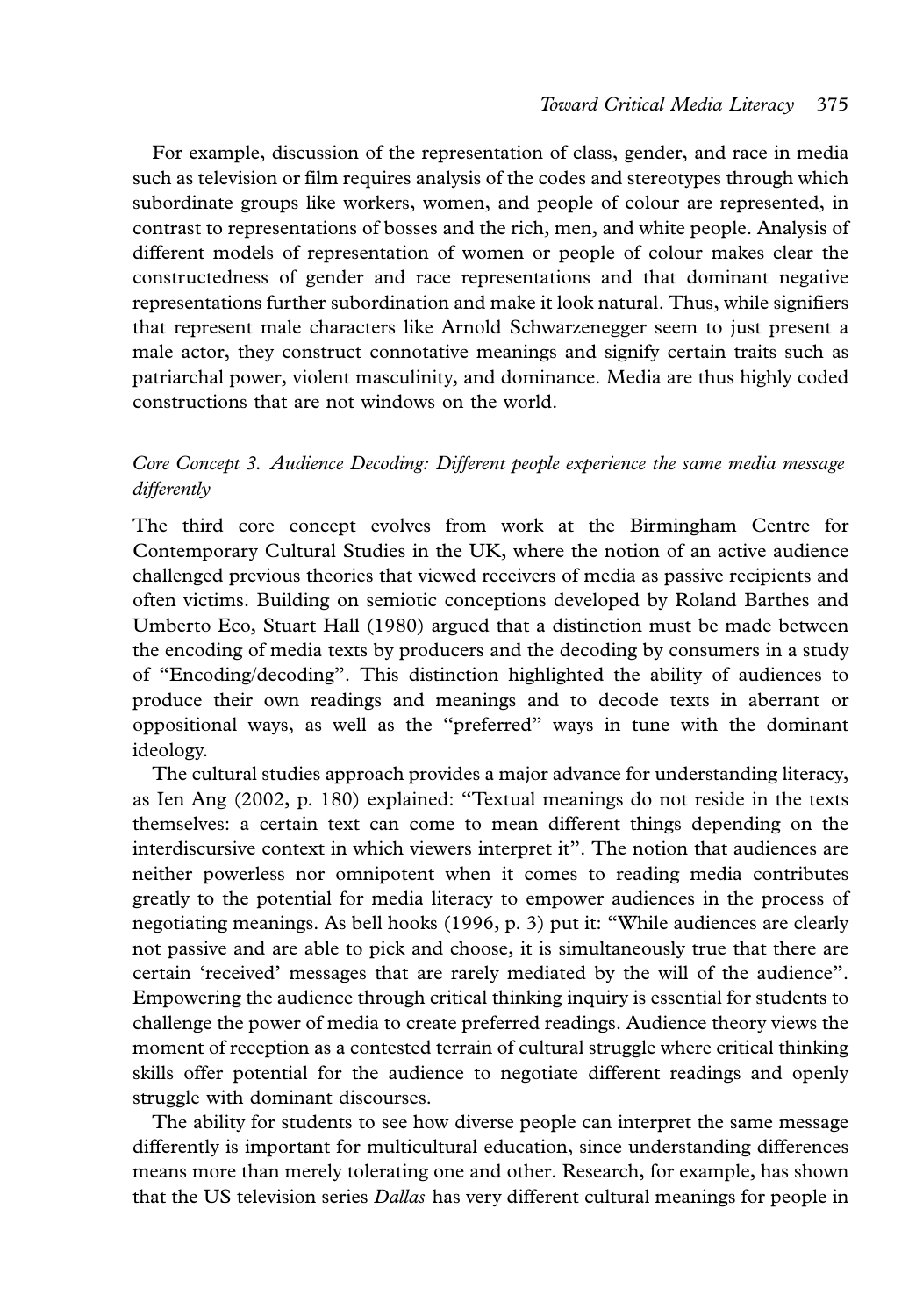## 376 D. Kellner and *H. Share*

various countries and that Dutch and Israeli audiences, for instance, decode it very differently than American audiences. Likewise, different subject positions, like gender, race, class, or sexuality, will also produce different readings and one's grasp of a media text is enriched by interpreting from the standpoint of different audience perspectives.

This process of grasping different audience readings and interpretations enhances democracy as multicultural education for a pluralistic democracy depends on a citizenry that embraces multiple perspectives as a natural consequence of varying experiences, histories, and cultures constructed within structures of dominance and subordination. Feminist standpoint epistemologies offer a starting point for this type of inquiry by beginning all analysis from a subordinate position whereby the preferred hegemonic readings are denaturalized and exposed as merely one of many ways to understand the message. Understanding dissimilar ways of seeing is essential to understanding the politics of representation.

## Core Concept 4. Content and Message: Media have embedded values and points of view

The fourth core concept focuses on the actual content of media messages in order to question ideology, bias, and the connotations explicit and implicit in the representation. Cultural studies, feminist theory, and critical pedagogy offer arsenals of research for this line of inquiry to question media representations of race, class, gender, and so on. Beyond simply locating the bias in media, this concept helps students recognize the subjective nature of all communication. Henry Giroux (1997) stateed ''The notion that theory, facts, and inquiry can be objectively determined and used falls prey to a set of values that are both conservative and mystifying in their political orientation'' (p. 11).

For example, reading the content of a TV series like Buffy, the vampire slayer discerns more positive representations of young women than are typical in mainstream media artifacts and sends out messages of teen female empowerment. The positive representations of gays and lesbians on the show also send messages that suggest more multiple and pluralistic representations of sexuality than is usual in US network TV programmes (although representations of sexuality have greatly expanded over the past decade). The monsters on  $\frac{Buffer}{sqrt}$  can be read as signifying the dangers of drugs, rampant sexuality, or gangs producing destructive violence. Content is often highly symbolic and thus requires a wide range of theoretical approaches to grasp the multidimensional social, political, moral, and sometimes philosophical meanings of a cultural text.

## Core Concept 5. Motivation: Media are organized to gain profit and/or power

The fifth concept encourages students to consider the question of why the message was sent and where it came from. Too often students believe the role of media is simply to entertain or inform, with little knowledge of the economic structure that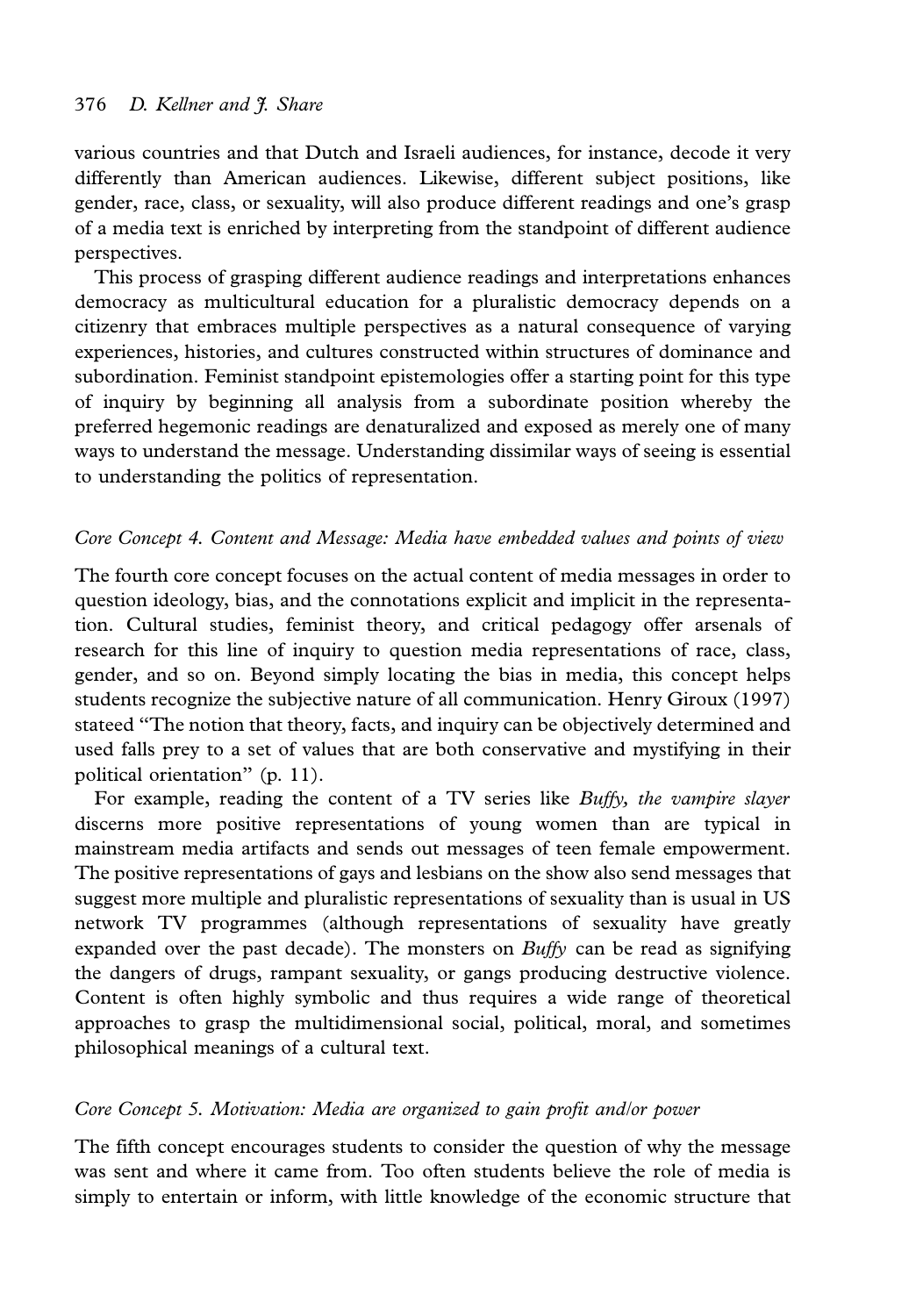supports it. Where once there were many media outlets in every city competing for viewers and readers, a few years ago there were less than 10 transnational corporations that dominate the global media market. In the most recent revised edition of Ben Bagdikian's *The new media monopoly* (2004), Bagdikian stated that there are just five corporations that dominate the US media market. He wrote

Five global-dimension firms, operating with many of the characteristics of a cartel, own most of the newspapers, magazines, book publishers, motion picture studios, and radio and television stations in the United States. ... These five conglomerates are Time Warner, by 2003 the largest media firm in the world; The Walt Disney Company; Murdoch's News Corporation, based in Australia; Viacom; and Bertelsmann, based in Germany. (p. 3)

The consolidation of ownership of the mass media has given control of the public airwaves to a few multinational oligopolies to determine who and what is represented and how. This concentration of ownership threatens the independence and diversity of information and creates the possibility for the global colonization of culture and knowledge (McChesney, 1999a, 2004). Robert McChesney (1999b) insisted that the consolidated ownership of the media giants is highly undemocratic, fundamentally non-competitive, and ''more closely resembles a cartel than it does the competitive marketplace found in economics textbooks" (p. 13).

For example, mainstream media in the USA tended to present George W. Bush favourably in the 2000 election because, in part, the conservative Republican agenda of the Texas governor was in line with the corporate interests of media companies that favoured deregulation, absence of impediments to corporate mergers, and tax breaks for their wealthy employees and advertisers. Certain media corporations, like Rupert Murdoch's Fox television network, pursue aggressively rightwing agendas in line with the corporate interests of its owner, board of directors, and top executives, who closely follow Murdoch's conservative line. Thus, knowing what sort of corporation produces a media artifact or what sort of system of production dominates given media will help to critically interpret biases and distortions in media texts.

## National Media Literacy Organizations in the USA

In various areas across the USA there are dozens of organizations and individuals teaching critical thinking skills about media to students, teachers, community members, inmates, health care professionals, and others. The USA now has two national media literacy membership organizations that hold national conferences every 2 years, support a variety of media literacy activities, and have about 400 members each.

The larger of the two organizations, the Alliance for a Media Literate America (http://www.amlainfo.org/), founded in 2001, is an umbrella organization of many independent media literacy organizations. AMLA attempts to unite media literacy organizations as well as commercial media makers, whereas the other national media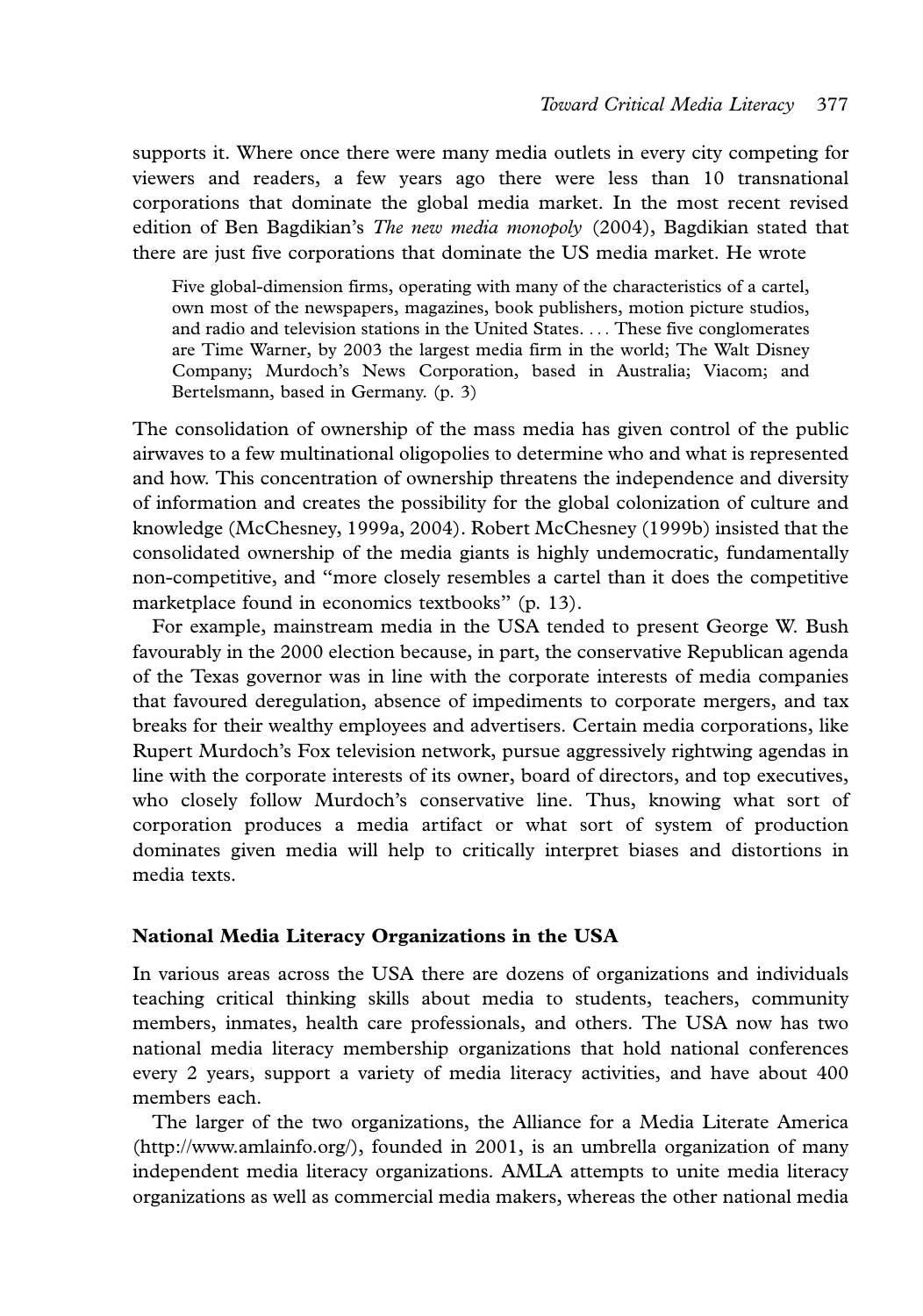literacy organization takes an ardent position against any type of commercial collaboration or sponsorship. While the two groups have similar goals, their philosophical differences reflect a fissure in media education in the USA.

Founded in 2002, the Action Coalition for Media Education (http://www. acmecoalition.org/) rejects any ties to corporate media and supports an activist position in relation to media regulation and ownership. At the founding of ACME Sut Jhally (2002), founder and executive director of the Media Education Foundation, described the division within the media literacy movement in the USA as a difference in starting points. He suggests that many begin their analysis stressing the literacy aspect of messages, while the correct starting point should instead stress the context of the message. Jhally's institutional analysis reflects the ACME focus on the media part of media literacy. However, Faith Rogow (2004), former president of AMLA, asserted that stressing media over literacy is pedagogically ''fatally flawed'' (p. 30). She suggested that by placing the primary focus on literacy, media literacy will become more of an academic field than a social movement. This division reveals key differences between AMLA's more liberal educational approach and ACME's more radical advocacy position.

A heated point of debate between the two groups involves a TV programme in public schools known as Channel One (http://www.channelone.com/). This 10 minute news programme with 2 minutes of commercials is piped into about 12,000 schools across the USA in exchange for free TVs and VCRs. While neither AMLA nor ACME support *Channel One*, their responses are quite different. ACME takes a firm stance opposing all aspects of Channel One and refuses to accept any funding from them or any commercial media outlet. AMLA, on the other hand, reaches out to commercial media and seeks any sponsor who shares their vision, be it corporate or private. Partnership for Media Education, the predecessor of AMLA, took funding from Channel One for a national media literacy conference and one of AMLA's principal founders created a media literacy curriculum for them.

While many media educators are members of both organizations, personal differences between some of the leaders have hindered collaborations. Media education in the USA is having more success on more limited levels by hard working individuals and small organizations. One example of success can be seen in the unconnected work by people across the country to advance media literacy concepts into state standards, a process we examine in the next section.

## Educational Standards

Today most of the 50 states in the USA make some mention of media education in their educational standards (Kubey & Baker, 1999). Frank Baker maintains online listing (http://www.med.sc.edu:1081/statelit.htm) of media literacy standards in different states that identify under which subject matter media education can be found in each state's standards. For example, in California (http:// www.cde.ca.gov/be/st/ss/engmain.asp) the State Department of Education lists the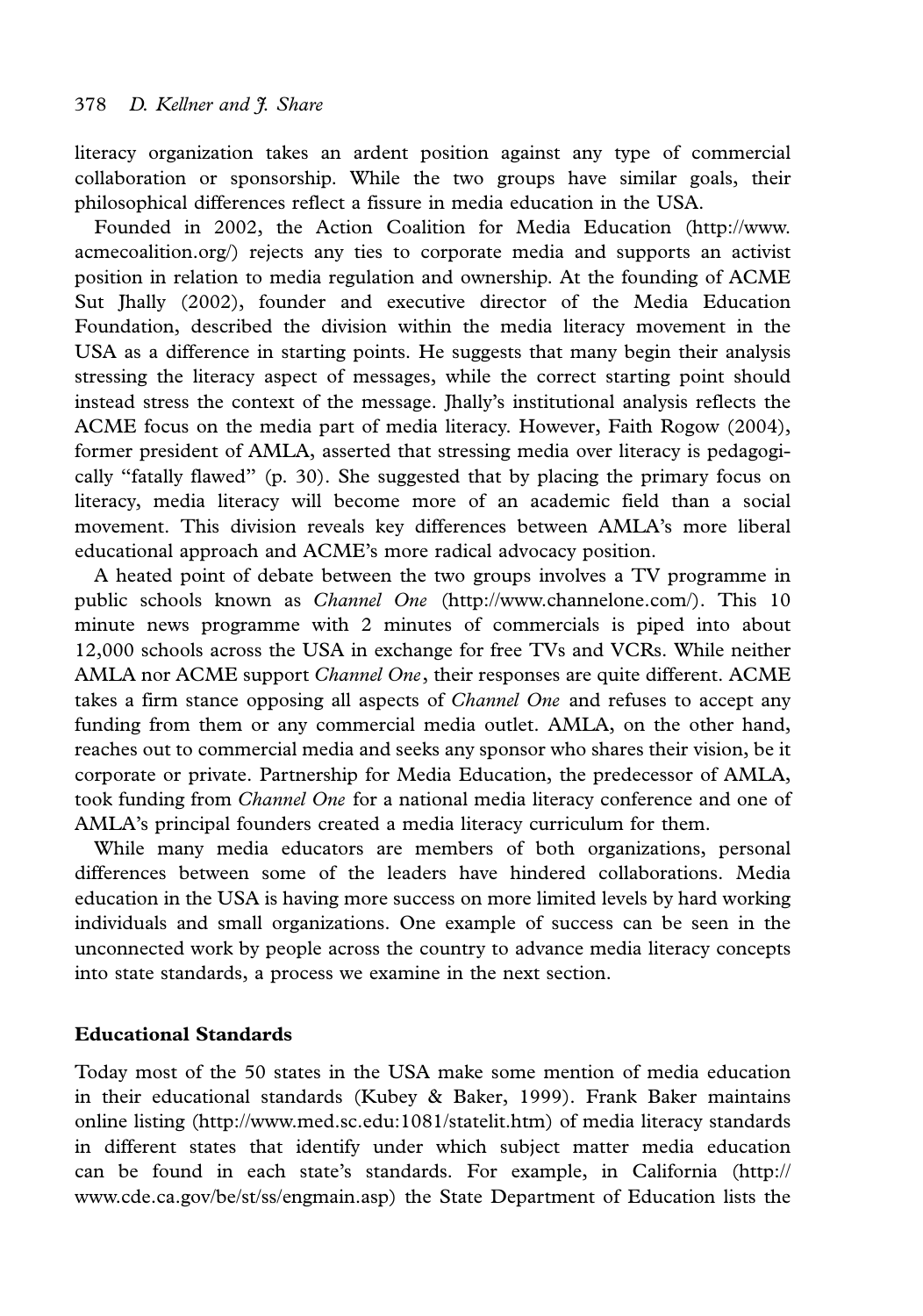category ''Analysis and evaluation of oral and media communications'' as part of language arts for Grades 3/12. In Texas (http://www.tea.state.tx.us/rules/tac/ chapter110/ch110a.html) media education is included in the state standards under the heading ''Viewing and representing'' within language arts standards from Grade 4 on. The closest equivalent the USA has to national educational standards can be found at the Mid-continent Research for Education and Learning organization (http://www.mcrel.org/standards-benchmarks/). This private non-profit organization is a leader in educational standards for many state departments of education. Online they list ''viewing'' (uses viewing skills and strategies to understand and interpret visual media) and ''media'' (understands the characteristics and components of the media) as two of the five components of language arts. While media education is now expected to be taught since it is listed in all the state standards, unfortunately little has been done to train teachers or create curricula.

## Training

Teacher training programmes that specifically focus on media education in the USA are few and far between. Only a few organizations from New Mexico to New York offer annual weeklong workshops, like the New Mexico Media Literacy Project's Catalyst Institute or Project Look Sharp's Media Literacy Summer Institute. Other groups offer shorter training courses with more frequency, like the Center for Media Literacy's Crash Course, a 4 hour workshop that has been running for almost 20 years.

More recently, the Media Education Lab at Temple University began offering workshops for teachers in the Philadelphia area and the University of Southern California's Annenberg Center began training teachers through their Institute for Multimedia Literacy. Scattered across the USA are universities and colleges offering a course or two in media education, usually dependent on a professor who happens to have a special interest in the subject (Silverblatt, Baker, Tyner, & Stuhlman, 2002). While many individuals and organizations are teaching media literacy, in comparison with the immense size of the US population the level of media education actually occurring is extremely small.

A few universities in the USA now offer comprehensive academic programmes in media education. In North Carolina the Appalachian State University (http:// www.ci.appstate.edu/programs/edmedia/medialit/mlmasters.html) offers a M.A. in educational media. This programme was founded in 2000 by Australian David Considine, who also runs an annual summer institute in media literacy at the university. Webster University (http://www.webster.edu/medialiteracy/index.html) in Missouri offers both a B.A. and a M.A. with emphases on media literacy. It is more common to find a critical media class in a communication department than in a school of education. A big challenge for media literacy in the USA is thus to enter into teacher training programmes and departments of education.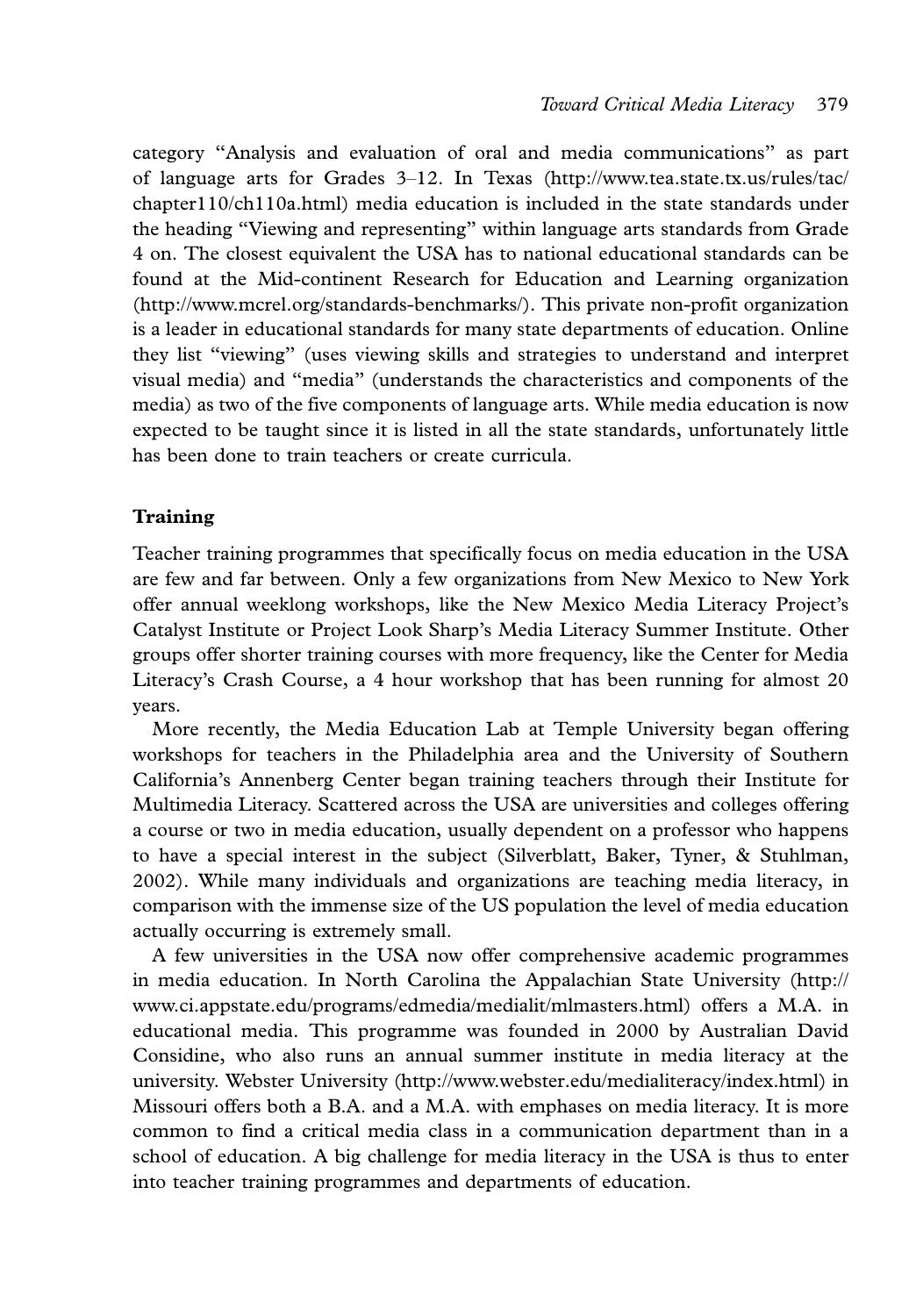#### Educational Challenges in the 21st Century

Most teacher training and staff development in the USA rarely mentions media education or discusses media literacy concepts. This is still a brand new subject in the USA and has little awareness or support from many faculty and administrators. The current obsession with standardized high stakes testing and the movement back to basics that has bumped critical thinking to the periphery, promoted by the Bush administration and conservative educators, makes the implementation of media education in the USA even more difficult.

In California scripted phonics-based programmes that aim to have every child on ''the same page at the same time'' have replaced constructivist based ''core literature'' and ''whole language'' programmes that were much more creative and child-centred. This positivist approach emphasizes memorization and testing skills over exploration and inquiry. It is movement away from the progressive advances of John Dewey and critical pedagogy and a return to what Paulo Freire (1968, p. 58) called ''banking education''.

Along with the back to basics is an anti-immigrant English only agenda. During the 1990s in California a series of state propositions attacked immigrants (Proposition 187), dismantled affirmative action (Proposition 209), and ended most of the state's bilingual education (Proposition 227). Similar actions were also occurring in Texas and other states. The disproportionate numbers of minorities being held back from promotion and dropping out of school reflect racial divisions and inequalities and the role of schools as sorting mechanisms for US society.

President George W. Bush's ''No Child Left Behind Act'' requires greater accountability in testing and promoting students and more severe consequences for failing to score on standardized tests. A harsher policy of grade level retention has retarded the social development of students with deficient abilities to score on tests and a lack of funding by the Bush administration makes it difficult to provide needed tutoring of failing students, thus greatly increasing the number of minority and poorer students who cannot make it through high school. These policies mark a significant move toward a deficit-thinking model of education, where the students who fail are punished instead of helped.

Accompanying this positivistic wave is the corporate appropriation of progressive pedagogy under the label of instrumental progressivism. Uniting the business world with education is part of the co-option of schools and the public sphere. Kevin Robins and Frank Webster (2001) explained that instrumental progressivism emphasizes competencies at the expense of content knowledge, increases monitoring and surveillance through excessive testing, and, most importantly, disables critical thinking of its political potential. The morphing of corporate interests with educational institutions is less restrictive than outright censorship, yet more pernicious in its potential to set a corporate agenda for public education, whereby students become commodities shaped to fit into the market economy as merely consumers and workers.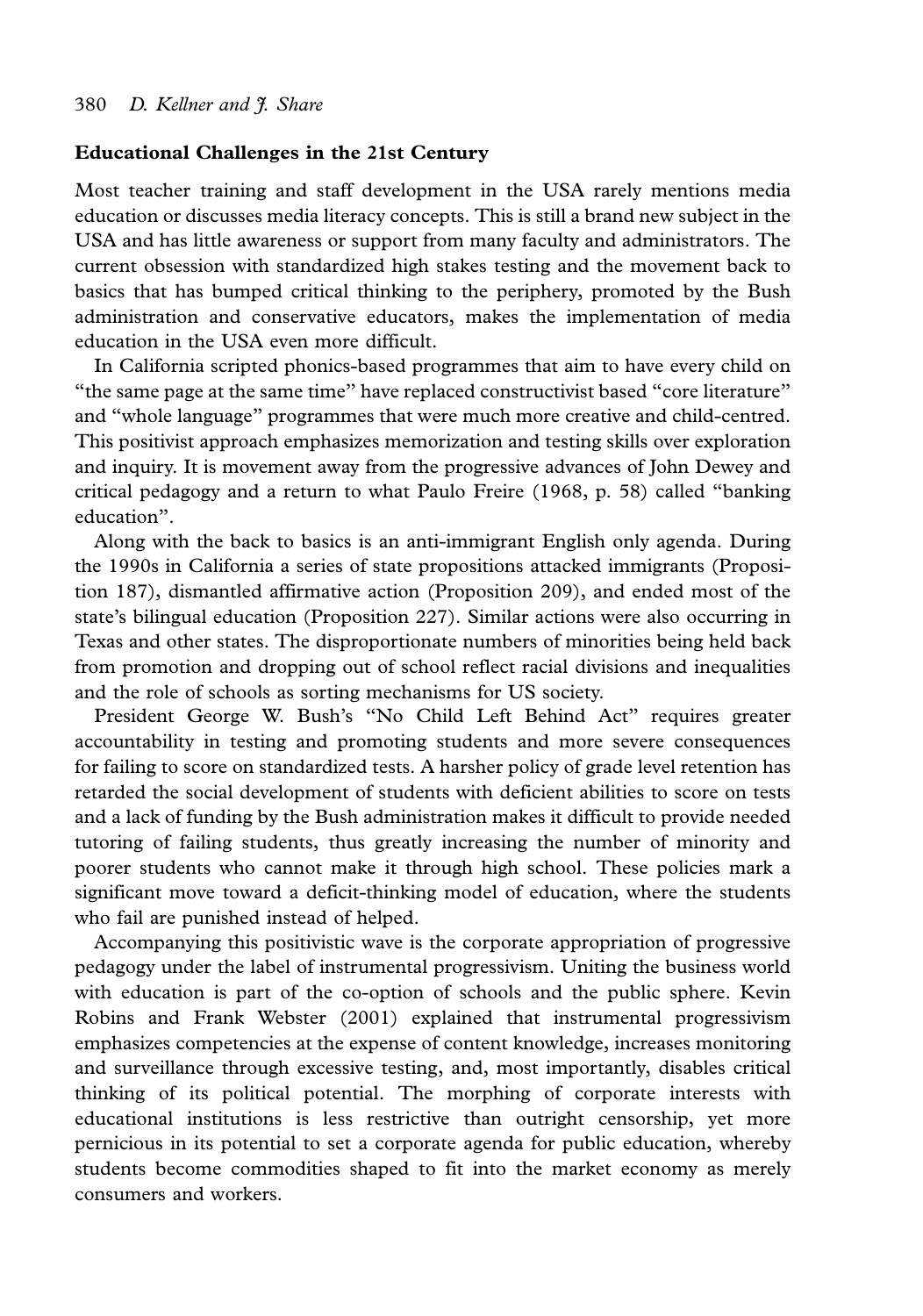This merging of corporate America with public education can clearly be seen in the Partnership for 21st Century Skills (http://www.21stcenturyskills.org/), a public/private organization founded in 2002 by the US Department of Education, Microsoft Corporation, Apple Computer Inc., and AOL Time Warner Foundation, to name a few. In a report released by this organization media literacy is listed as a key learning skill. While this partnership offers the possibility of wide exposure for media literacy, the danger of appropriation through instrumental progressivism is clear. The focus on workplace productivity and the absence of a social justice agenda demonstrate the influence of business interests.

## Conclusion

Critical literacy gives individuals power over their culture and thus enables people to create their own meanings and identities and to shape and transform the material and social conditions of their culture and society. Many critical educators have been promoting these goals, including Len Masterman, who proposed that media education aim at critical autonomy, empowering students to be independently critical. Robert Ferguson (2001) suggested that our relationships with media are not autonomous; rather, they depend on taking positions related to social contexts. Since we are always taking sides, Ferguson called for critical solidarity, which he described as ''a means by which we acknowledge the social dimensions of our thinking and analysis. It is also a means through which we may develop our skills of analysis and relative autonomy'' (p. 42). Critical solidarity means teaching students to interpret information and communication within humanistic, social, historical, political, and economic contexts for them to understand the interrelationships and consequences of their actions and lifestyles. If we combine critical autonomy with critical solidarity we can teach students to be independent and interdependent critical thinkers, no longer dependent on media.

Critical media literacy offers an excellent framework to teach critical solidarity and the skills that can challenge the social construction of information and communication, from hypertext to video games. Schools must change the way they teach, by instructing students to become empowered to analyse and use media to express their opinions in critical solidarity with the world around them. The basis of media literacy is that all messages are constructed, and when education begins with this understanding of the social construction of knowledge the literacy process can expand critical inquiry into multiple forms of information and communication, including television programmes, Internet, advertising, artificial intelligence, biotechnology, and books. Carmen Luke (2000) wrote ''unless educators take a lead in developing appropriate pedagogies for these new electronic media and forms of communication, corporate experts will be the ones to determine how people will learn, what they learn, and what constitutes literacy'' (p. 71).

Literacy is thus a necessary condition to equip people to participate in the local, national, and global economy, culture, and polity. As Dewey (1997) argued,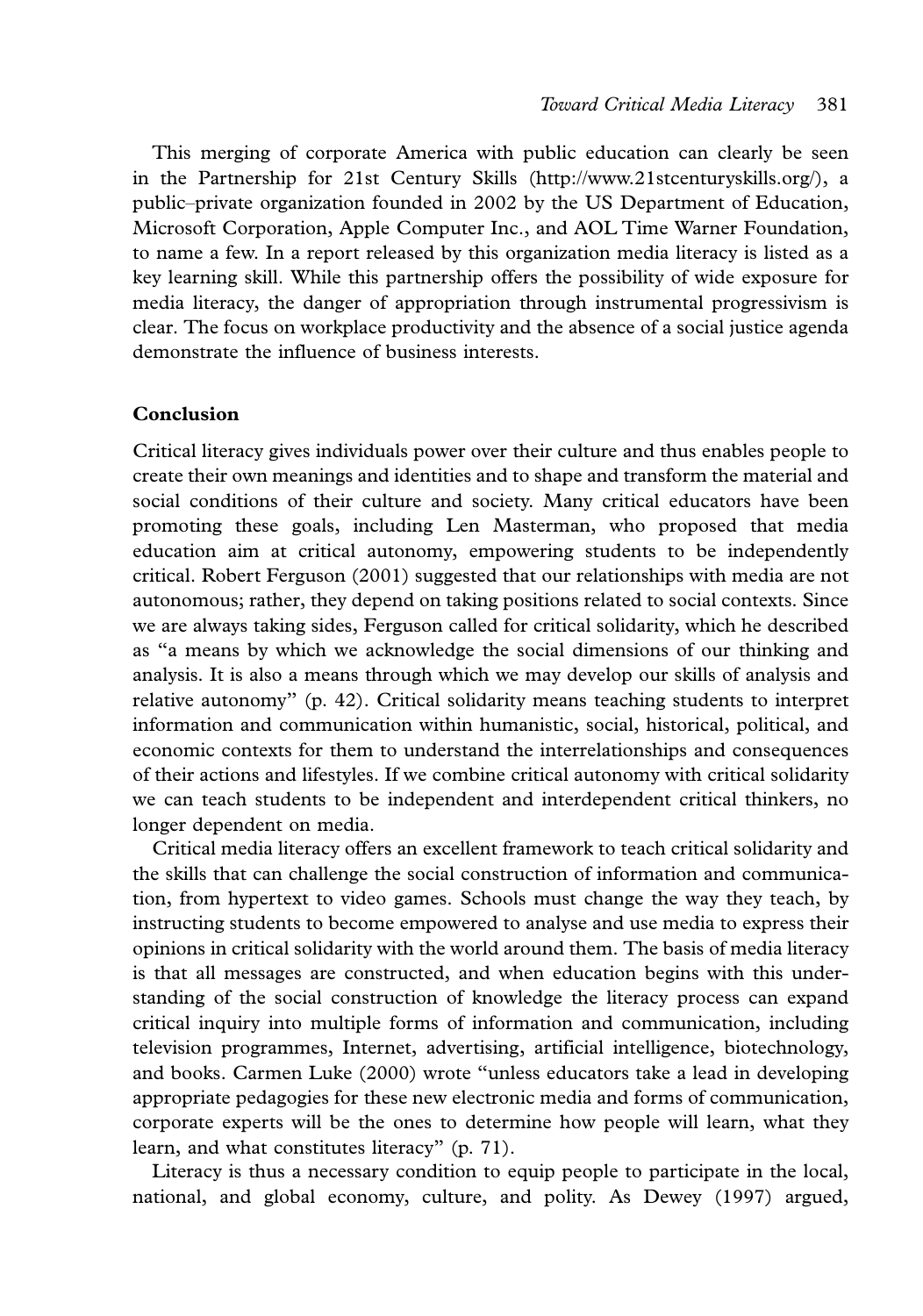education is necessary to enable people to participate in democracy, for without an educated, informed, and literate citizenry, strong democracy is impossible. Moreover, there are crucial links between literacy, democracy, empowerment, and social participation in politics and everyday life. Hence, without developing adequate literacies, differences between ''haves'' and ''have nots'' cannot be overcome and individuals and groups will be left out of the emerging global economy, networked society, and culture.

Living in what Marshall McLuhan (1997) coined the global village, it is not enough to merely understand media, students need to be empowered to critically negotiate meanings, engage with the problems of misrepresentations and underrepresentations, and produce their own alternative media. Addressing issues of inequality and injustice in media representations can be a powerful starting place for problem-posing transformative education. Critical media literacy offers the tools and framework to help students become subjects in the process of deconstructing injustices, expressing their own voices, and struggling to create a better society.

## **Notes**

- 1. On multiple literacies, see Kellner (1998, 2004).
- 2. On the new forms of Internet culture and online communities see Kahn and Kellner (2003).
- 3. For examples of analyses of media literacy and pedagogy see Cortés (2000), Fleming (1993), Giroux (1992, 1993, 1994, 1996), Giroux and McLaren (1994), Giroux and Shannon (1997), Goodman (2003), Kellner (1995a, 1995b), Kellner and Ryan (1988), Luke (1994, 1997), Masterman (1985/2001), McLaren, Hammer, Sholle, and Reilly (1995), Potter (2001), Semali and Watts Pailliotet (1999), Schwoch, White, and Reilly (1992), Sholle and Densky (1994). See also the work of Barry Duncan and the Canadian Association for Media Literacy (http://www.nald.ca/province/que/litcent/media.htm) and the Los Angeles based Center for Media Literacy (www.medialit.org). It is a scandal that there are not more efforts to promote media literacy throughout the school system from K to 12 and into the university. Perhaps the ubiquity of computer and multimedia culture will awaken educators and citizens to the importance of developing media literacy to create individuals empowered to intelligently access, read, interpret, and criticize contemporary media and cyberculture.
- 4. See Kellner (1995a, 1995b) and Kellner and Kahn (2003).

#### References

Ang, I. (2002). On the politics of empirical audience research. In M. G. Durham & D. M. Kellner (Eds.), Media and cultural studies key works (pp. 177-197). Malden: Blackwell.

Bagdikian, B. H. (2004). The new media monopoly. Boston: Beacon Press.

Barthes, R. (1998). Mythologies. New York: Hill and Wang.

Cortés, C. (2000). The children are watching: How the media teach about diversity. New York: Teachers College Press.

Courts, P. L. (1998). Multicultural literacies: Dialect, discourses, and diversity. New York: Peter Lang. Dewey, J. (1997). Democracy and education. New York: Free Press. (Original work published 1916).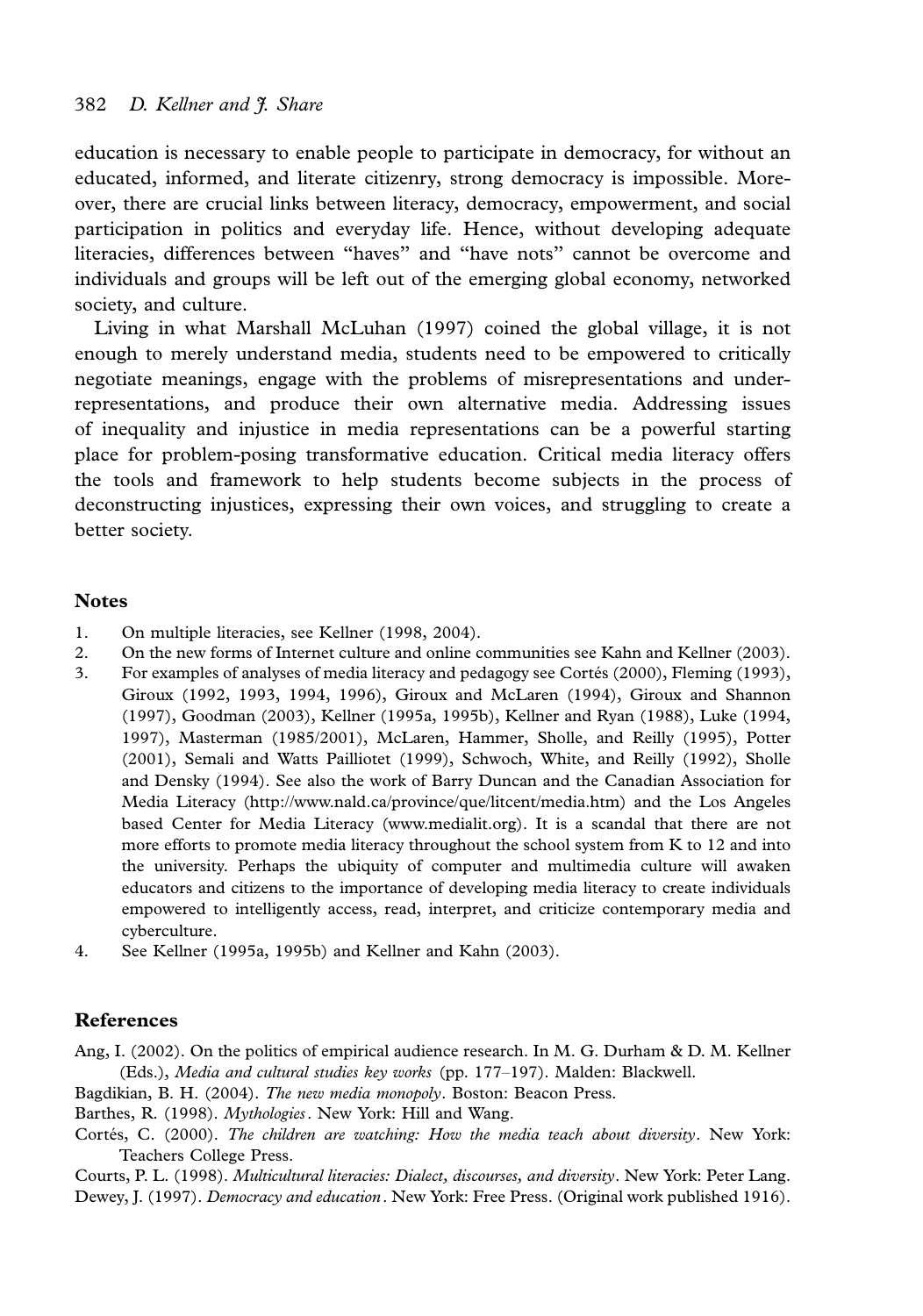- Ferguson, R. (2001). Media education and the development of critical solidarity. Media Education *Journal*, 30, 37-43.
- Fiske, J. (1990). Introduction to communication studies (2nd edn). London: Routledge.
- Fleming, D. (1993). Media teaching . Oxford: Basil Blackwell.
- Freire, P. (1968). Pedagogy of the oppressed. New York: Seabury Press.
- Giroux, H. (1992). Border crossing . New York: Routledge.
- Giroux, H. (1993). Living dangerously. Multiculturalism and the politics of difference. New York: Peter Lang.
- Giroux, H. (1994). Disturbing pleasures. New York: Routledge.
- Giroux, H. (1996). Fugitive cultures: Race, violence, and youth. New York: Routledge.
- Giroux, H. (1997). Pedagogy of the politics of hope: Theory, culture, and schooling. Boulder, CO: Westview Press.
- Giroux, H., & McLaren, P. (Eds.). (1994). Between borders. Pedagogy and the politics of cultural studies. New York: Routledge.
- Giroux, H., & Shannon, P. (1997). Education and cultural studies. London: Routledge.
- Goodman, S. (2003). Teaching youth media: A critical guide to literacy, video production, and social change. New York: Teachers College Press.
- Hall, S. (1980). Encoding/decoding. In S. Hall, D. Hobson, A. Lowe & P. Willis (Eds.), Culture, media, language (pp. 128–138). London: Hutchinson.
- Harding, S. (Ed.). (2004). Feminist standpoint theory reader: Intellectual and political controversies. New York: Routledge.
- hooks, b. (1996). Reel to reel: Race, sex, and class at the movies. New York: Routledge.
- Jhally, S. (2002). Censorship, advertising & media monopolies: What we need to know (CD ROM recording, Part Two 44:45). Albuquerque, NM: Action Coalition for Media Education Conference.
- Kahn, R., & Kellner, D. (2003). Internet subcultures and oppositional politics. In D. Muggleton (Ed.), *The post-subcultures reader* (pp. 299–314). London: Berg.
- Kellner, D. (1995a). Media culture. London: Routledge.
- Kellner, D. (1995b). Cultural studies, multiculturalism, and media culture. In G. Dines & J. Humez (Eds.), Gender, race and class in media (pp. 5-17). Thousand Oaks, CA: Sage.
- Kellner, D. (1998). Multiple literacies and critical pedagogy in a multicultural society. *Educational* Theory,  $48(1)$ ,  $103-122$ .
- Kellner, D. (2004). Technological transformation, multiple literacies, and the re-visioning of education.  $E$ -Learning,  $1(1)$ , 9-37.
- Kellner, D., & Kahn, R. (2003). Internet subcultures and oppositional politics. In D. Muggleton (Ed.), *The post-subcultures reader* (pp. 299–314). London: Berg.
- Kellner, D., & Ryan, M. (1988). Camera politica: The politics and ideology of contemporary Hollywood film. Bloomington, IN: Indiana University Press.
- Kubey, R., & Baker, F. (1999, October 27). Has media literacy found a curricular foothold? Education Week, 19(9), 38 and 56.
- Luke, C. (1994). Feminist pedagogy and critical media literacy. *Journal of Communication Inquiry*,  $18(2)$ ,  $30-47$ .
- Luke, C. (1997). Technological literacy. Melbourne, Australia: National Languages & Literacy Institute.
- Luke, C. (2000). Cyber-schooling and technological change: Multiliteracies for new times. In B. Cope & M. Kalantzis (Eds.), Multiliteracies: Literacy, learning  $\mathcal C$  the design of social futures (pp. 69-105). Melbourne, Australia: Macmillan.
- Masterman, L. (1994). A rationale for media education (1st Part). In L. Masterman & F. Mariet (Eds.), Media Education in 1990s Europe (pp. 5-87). Strasbourg, France: Council of Europe.
- Masterman, L. (1985/2001). Teaching the media. New York: Routledge. (Original work published 1985).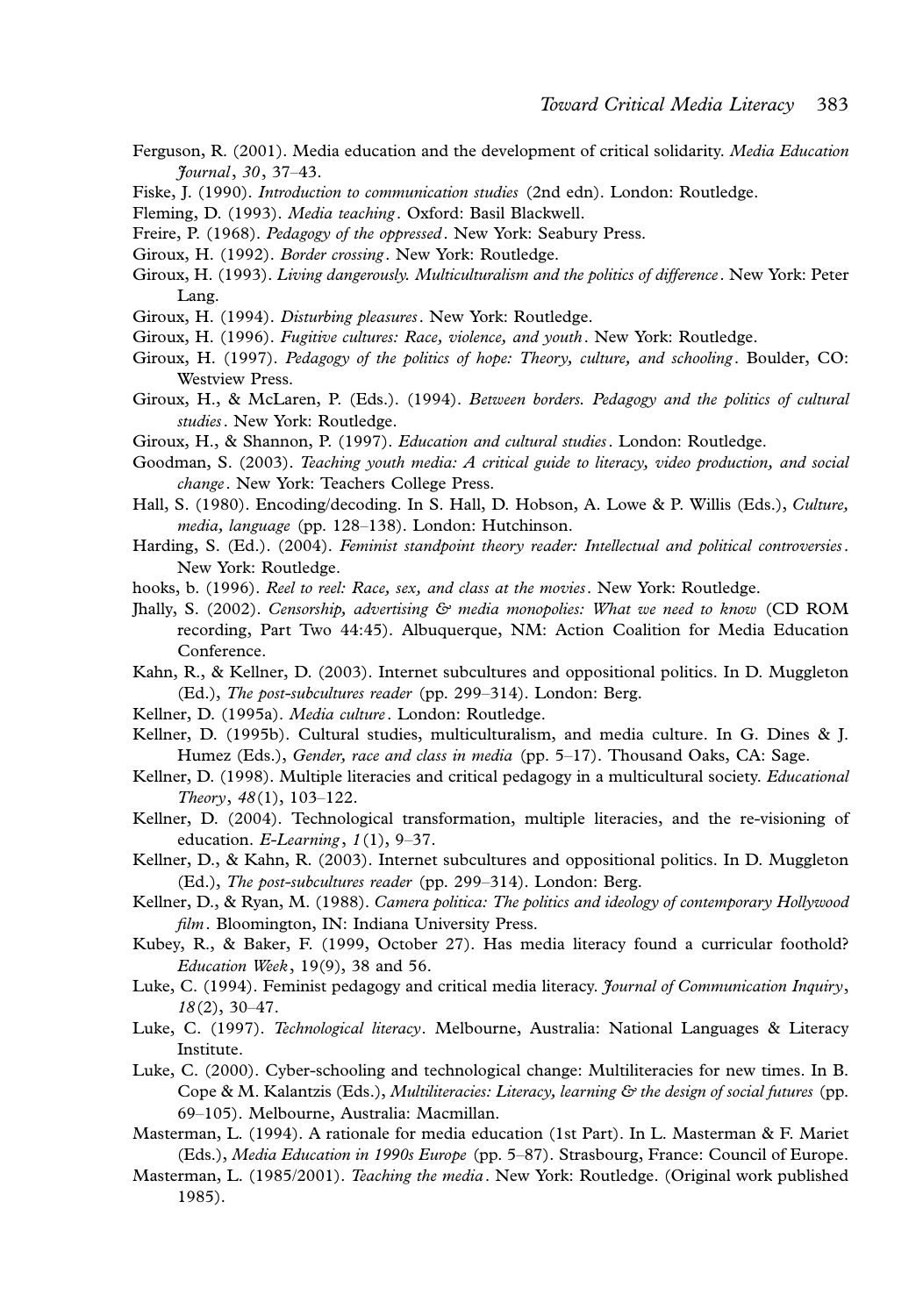- McChesney, R. (1999a). Rich media, poor democracy: Communication politics in dubious times. Urbana, IL: University of Illinois Press.
- McChesney, R. (1999b, November 29). The new global media: It's a small world of big conglomerates [Special issue]. The Nation,  $269(18)$ ,  $11-15$ .
- McChesney, R. (2004). The problem of the media: U.S. communication politics in the 21st century. New York: Monthly Review Press.
- McLaren, P., Hammer, R., Sholle, D., & Reilly, S. (1995). Rethinking media literacy: A critical pedagaogy of representation. New York: Peter Lang.
- McLuhan, M. (1997). Understanding media: The extensions of man. Cambridge, MA: MIT Press. (Original work published 1964).
- Postman, N. (1985). Amusing ourselves to death: Public discourse in the age of show business. New York: Penguin Books.

Postman, N. (1992). Technopolis: The surrender of culture to technology. New York: Random House.

Potter, J. (2001). Media literacy. Thousand Oaks, CA: Sage.

Robins, K., & Webster, F. (2001). Times of the technoculture. New York: Routledge.

- Rogow, F. (2004). Shifting from media to literacy: One opinion on the challenges of media literacy education. American Behavioral Scientist, 48(1), 30-34.
- Semali, L., & Watts Pailliotet, A. (1999). Intermediality: The teacher's handbook of critical media literacy. Boulder, CO: Westview Press.
- Schwoch, J., White, M., & Reilly, S. (1992). *Media knowledge*. Albany, NY: State University of New York Press.
- Sholle, D., & Denski, S. (1994). Media education and the (re)production of culture. Westport, CT: Bergin & Garvey.
- Silverblatt, A., Baker, F., Tyner, K., & Stuhlman, L. (2002). Media literacy in U.S. institutions of higher education. Retrieved March 20, 2005, from http://www.webster.edu/medialiteracy/ survey/survey\_Report.htm.

## US Media Literacy Organizations Include

- ACME, Action Coalition for Media Education (national media literacy organization, radical) http://www.acmecoalition.org.
- AMLA, Alliance for a Media Literate America (national media literacy organization, liberal) http:// www.amlainfo.org.
- Center for Media Literacy (Elizabeth Thoman) (sells media literacy material, offers training, creates curricula, etc.) http://www.medialit.org.
- New Mexico Media Literacy Project (Bob McCannon) (carries out teacher training, creates media literacy curricula and more) http://www.nmmlp.org/.

#### Educational Institutions Include

- The USC Annenberg Center: Institute for Multimedia Literacy (Anne Balsamo) (new center at USC for training teachers in media literacy) http://www.iml.annenberg.edu/.
- Media Education Lab, Temple University School of Communication and Theater (Renee Hobbs) (the Media Education Laboratory offers classes on media literacy at the university, runs a weeklong media literacy summer institute as well as professional development for teachers in the Philadelphia area) http://www.reneehobbs.org/.
- The Center for Media Studies, School of Communication, Information and Library Studies at Rutgers, The State University of New Jersey (Robert Kubey) http://www.mediastudies. rutgers.edu/

Weil, D. K. (1998). Toward a critical multicultural literacy. New York: Peter Lang.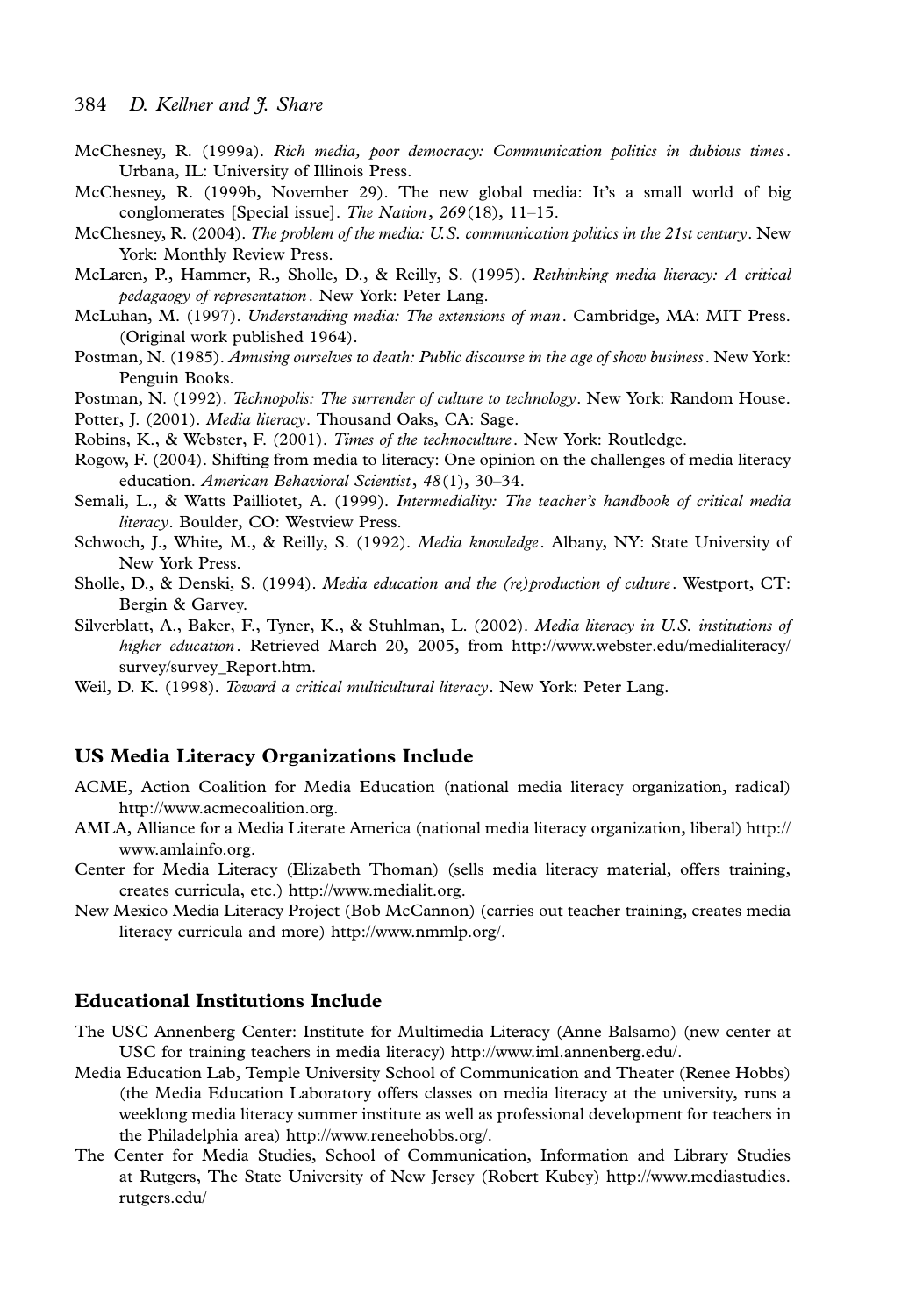- The North West Center for Excellence in Media Literacy (Marilyn Cohen) (in Washington State with a focus on teens and health) http://depts.washington.edu/nwmedia/.
- Project Look Sharp (Cyndy Scheibe) (associated with Ithaca College, NY, provides teacher training and creates media literacy curricula) http://www.ithaca.edu/looksharp/.
- Webster University, St Louis, MO (Art Silverblatt) (offers a B.A. in media communications with an emphasis in media literacy and a M.A. in media communications with emphasis in media literacy) http://www.webster.edu/medialiteracy/index.html.
- University of Massachusetts Boston (Reebee Garafolo) (offers a Certificate in Community Media and Technology for students who already have a B.A.) http://www.ccde.umb.edu/certificates/ cmt/.
- Appalachian State University in North Carolina (David Considine) (offers a M.A. in educational media and an annual summer institute in media literacy) http://www.ci.appstate.edu/ programs/edmedia/medialit/mlmasters.html.

#### Christianity and Media Education Include

Corporations are not the only ones jumping on the media literacy bandwagon. Lutherans, Presbyterians, Catholics, and other religious denominations are turning to media literacy as a tool in their battle against the secularization of society, control over ''moral values'', and promoting critical literacy.

Presbyterian Media Mission (Beth Merry & Gregg Hartung) http://www.pmm4u.org/start.cfm.

- Pauline Center for Media Studies-West (Rose Pacatte) http://www.daughtersofstpaul.com/ mediastudiescenter.html.
- Christian Media Literacy Institute (John Tape) (proclaiming the gospel through media literacy) http://www.cmli.org/.

#### Media Literacy Web Sites Include

- Media Literacy Clearing House (Frank Baker) (a web site with numerous media literacy resources) http://medialit.med.sc.edu/.
- Media Literacy Online Project, College of Education, University of Oregon, Eugene, OR (Gary Ferrington) (this web site has media literacy articles and links) http://interact.uoregon.edu/ MediaLit/HomePage.
- National Telemedia Council (Marieli Rowe) (the NTC, which claims to be the oldest professional media literacy organization in the USA, having been founded in 1953, publishes a journal and sponsors conferences) http://www.nationaltelemediacouncil.org/.
- Media Literacy.com (Susan Rogers) (this web site is a collection of media literacy resources and articles) http://www1.medialiteracy.com/home.jsp.

#### Student Media Productions that Promote Media Literacy Include

- Just Think Foundation (Elana Yonah Rosen) (media production with media literacy) http:// www.justthink.org/.
- AnimAction: Awareness Through Animation (Clifford Cohen) (a Los Angeles based organization teaching kids to make anti-smoking cartoons, etc.) http://www.animaction.com/.
- Educational Video Center, New York, NY (Steven Goodman) (youth video production with media literacy and teacher training) http://www.evc.org/.